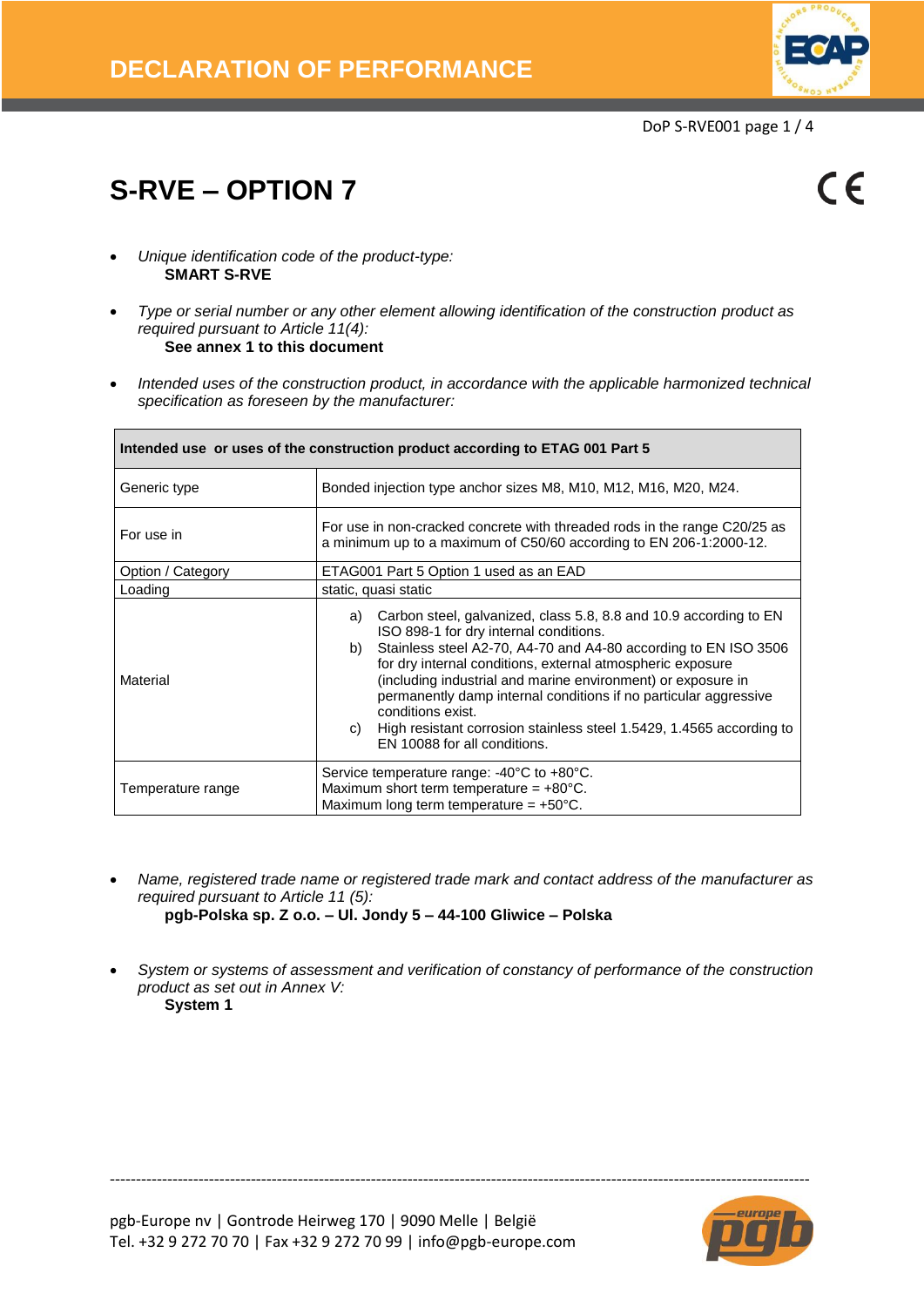

 *In case of the declaration of performance concerning a construction product for which European Technical Assessment has been issued:* 

| ETA - 15/0871 issued by               | TZUS Praha                        |
|---------------------------------------|-----------------------------------|
| Body nr                               | NB 1020                           |
| On the basis of                       | ETAG001 Part 1 and ETAG001 Part 5 |
| l Certificate of Conformity issued by | TZUS                              |
| <b>Under System</b>                   |                                   |

|                             | <b>Essential characteristics</b>                                                    | <b>Performances</b>     |                     | Technical           |                            |                 |              |                    |               |
|-----------------------------|-------------------------------------------------------------------------------------|-------------------------|---------------------|---------------------|----------------------------|-----------------|--------------|--------------------|---------------|
|                             |                                                                                     |                         | M8                  | <b>M10</b>          | M <sub>12</sub>            | M <sub>16</sub> | <b>M20</b>   | <b>M24</b>         | specification |
|                             | <b>Installation parameters</b>                                                      |                         |                     |                     |                            |                 |              |                    | ETAG001 p1/5  |
| $d_{o}$                     | Nominal diameter of drill bit:                                                      | [mm]                    | 10                  | 12                  | 14                         | 18              | 22           | 26                 |               |
| $T_{inst}$                  | Nominal installation torque:                                                        | [Nm]                    | 10                  | 20                  | 40                         | 80              | 150          | 200                |               |
| $h_{ef,min} = 8d$           |                                                                                     |                         |                     |                     |                            |                 |              |                    |               |
| h <sub>0</sub>              | Depth of drilled hole:                                                              | [mm]                    | 64                  | 80                  | 96                         | 128             | 160          | 192                |               |
| $S_{min}$                   | Minimum spacing:                                                                    | [mm]                    | 35                  | 40                  | 50                         | 65              | 80           | 96                 |               |
| $C_{\text{min}}$            | Minimum edge distance:                                                              | [mm]                    | 35                  | 40                  | 50                         | 65              | 80           | 96                 |               |
| $h_{\text{min}}$            | Minimum thickness of concrete member:                                               | [mm]                    |                     |                     | $h_{ef} + 30$ mm $\ge 100$ |                 |              | $h_{ef}$ + 2 $d_0$ |               |
| $h_{ef,max} = 12d$<br>$h_0$ | Depth of drilled hole:                                                              | [mm]                    | 96                  | 120                 | 144                        | 192             | 240          | 288                |               |
| $S_{\underline{min}}$       | Minimum spacing:                                                                    | [mm]                    | 50                  | 60                  | 70                         | 95              | 120          | 145                |               |
| $C_{\text{min}}$            | Minimum edge distance:                                                              | [mm]                    | 50                  | 60                  | 70                         | 95              | 120          | 145                |               |
| $h_{\min}$                  | Minimum thickness of concrete member:                                               | [mm]                    |                     |                     | $h_{ef} + 30$ mm $\ge 100$ |                 |              | $h_{ef} + 2d_0$    |               |
|                             | Tension load: steel failure – characteristic resistance                             |                         |                     |                     |                            |                 |              |                    | ETAG001 p1/5  |
| $N_{Rk,s}$                  | Steel grade 5.8                                                                     | [kN]                    | 18                  | 29                  | 42                         | 79              | 123          | 177                |               |
| $N_{Rk,s}$                  | Steel grade 8.8                                                                     | [kN]                    | 29                  | 46                  | 67                         | 126             | 196          | 282                |               |
| <b>YMs</b>                  | Partial safety factor                                                               | $[\cdot]$               |                     | 1,5                 |                            |                 |              |                    |               |
| $N_{Rk,s}$                  | Steel grade 10.9                                                                    | [kN]                    | 37                  | 58                  | 84                         | 157             | 245          | 353                |               |
| <b>YMs</b>                  | Partial safety factor                                                               | $[\cdot]$               |                     |                     |                            | 1,4             |              |                    |               |
| $N_{Rk,s}$                  | Stainless steel A2-70, A4-70                                                        | [kN]                    | 26                  | 41                  | 59                         | 110             | 172          | 247                |               |
| YMs                         | Partial safety factor                                                               | $[\cdot]$               |                     | 1,9                 |                            |                 |              |                    |               |
| $N_{Rk,s}$                  | Stainless steel A4-80                                                               | [kN]                    | 29                  | 46                  | 67                         | 126             | 196          | 282                |               |
| <b>YMs</b>                  | Partial safety factor                                                               | $[\cdot]$               |                     |                     |                            | 1,6             |              |                    |               |
| $N_{Rk,s}$                  | Stainless steel 1.4529                                                              | [kN]                    | 26                  | $\mathbf{1}$        | 59                         | 110             | 172          | 247                |               |
| <b>YMs</b>                  | Partial safety factor                                                               | $[\cdot]$               |                     |                     |                            | 1,5             |              |                    |               |
| $N_{\rm Rk,s}$              | Stainless steel 1.4565                                                              | [kN]                    | 26                  | 41                  | 59                         | 110             | 172          | 247                |               |
| YMs                         | Partial safety factor                                                               | $[\cdot]$               |                     |                     |                            | 1,9             |              |                    |               |
|                             | Tension load: combined pull-out and concrete failure in non-cracked C20/25 concrete |                         |                     |                     |                            |                 |              |                    | <b>TR029</b>  |
| TRk                         | Characteristic bond resistance drv / wet<br>concrete or flooded holes:              | [N/mm <sup>2</sup> ]    | 10                  | 8                   | 9                          | 9.5             | 8.5          | 8.5                |               |
| Yмс                         | Partial safety factor: <sup>1</sup>                                                 | $[\cdot]$               | $1,8^2$             |                     |                            |                 |              |                    |               |
| $\Psi_c$                    | C30/37                                                                              | $\lbrack \cdot \rbrack$ | 1,12                |                     |                            |                 |              |                    |               |
| $\Psi_c$                    | C40/45<br>C50/60                                                                    | Θ<br>$\lceil - \rceil$  | 1,19<br>1,30        |                     |                            |                 |              |                    |               |
| $\Psi_c$                    | Tension load: splitting failure                                                     |                         |                     |                     |                            |                 |              |                    | ETAG001 p1/5  |
| $C_{cr,SD}$                 | Critical edge distance (splitting):                                                 | [mm]                    | $2.0 h_{\text{ef}}$ | $2.0 h_{\text{ef}}$ | $2.0 h_{ef}$               | $1,5 h_{ef}$    | $1.5 h_{ef}$ | $1.5 h_{ef}$       |               |
| $S_{cr,sp}$                 | Critical spacing (splitting):                                                       | [mm]                    | $4,0 h_{ef}$        | 4,0 hef             | $4,0 h_{ef}$               | $3,0 h_{ef}$    | $3,0 h_{ef}$ | $3,0 h_{ef}$       |               |
| YMsp                        | Partial safety factor: 1                                                            | $[\cdot]$               |                     |                     |                            | 1,8             |              |                    |               |

--------------------------------------------------------------------------------------------------------------------------------------

#### *Declared performance – Essential characteristics – Performances*

<sup>1</sup> In absence of national regulations

 $\overline{a}$ 

<sup>2</sup> The partial safety factor γ2=1,2 is included

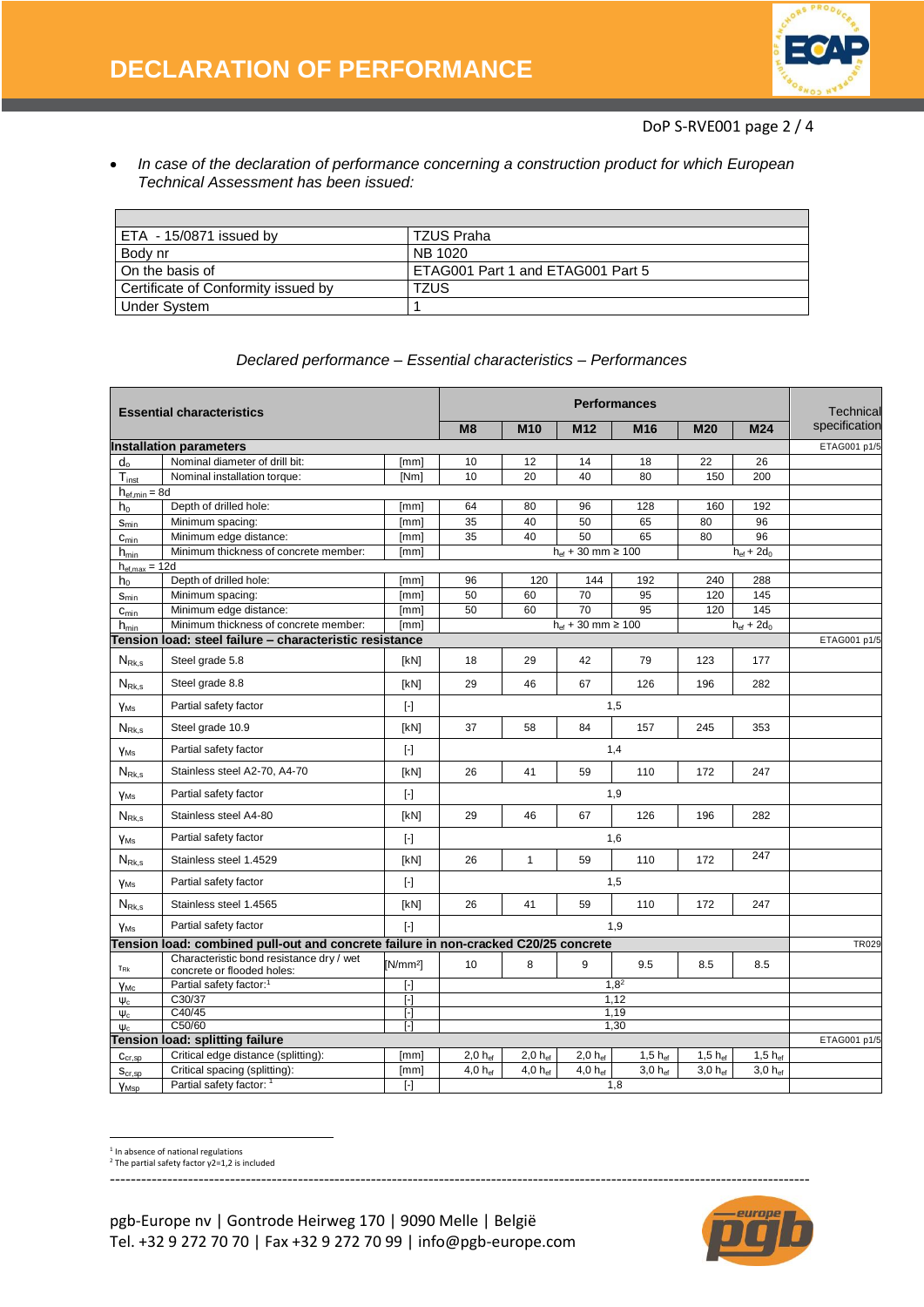

### DoP S-RVE001 page 3 / 4

|                                       | Displacements under tension loads                                               |                                                                                                                                                                                                                                                                                                                                                                                                                                                                                                                                                                                                                                                                                                                                                                                                                                                                                                                                                                                                                                                                                                                           |     |     |      |      |              |      | ETAG001 p1/5 |
|---------------------------------------|---------------------------------------------------------------------------------|---------------------------------------------------------------------------------------------------------------------------------------------------------------------------------------------------------------------------------------------------------------------------------------------------------------------------------------------------------------------------------------------------------------------------------------------------------------------------------------------------------------------------------------------------------------------------------------------------------------------------------------------------------------------------------------------------------------------------------------------------------------------------------------------------------------------------------------------------------------------------------------------------------------------------------------------------------------------------------------------------------------------------------------------------------------------------------------------------------------------------|-----|-----|------|------|--------------|------|--------------|
| N                                     | Service tension load:                                                           | [kN]                                                                                                                                                                                                                                                                                                                                                                                                                                                                                                                                                                                                                                                                                                                                                                                                                                                                                                                                                                                                                                                                                                                      | 6,3 | 9,9 | 11,9 | 23,8 | 29,8         | 45,6 |              |
| $\delta_{N0}$                         | Short term displacement                                                         | [mm]                                                                                                                                                                                                                                                                                                                                                                                                                                                                                                                                                                                                                                                                                                                                                                                                                                                                                                                                                                                                                                                                                                                      | 0,2 | 0,2 | 0,3  | 0,5  | 0,7          | 0,9  |              |
| $\delta_{N^{\infty}}$                 | Long term displacement                                                          | [mm]                                                                                                                                                                                                                                                                                                                                                                                                                                                                                                                                                                                                                                                                                                                                                                                                                                                                                                                                                                                                                                                                                                                      | 0,4 | 0,4 | 0,4  | 0,4  | 0,4          | 0,4  |              |
|                                       | Shear load: steel failure - characteristic resistance                           |                                                                                                                                                                                                                                                                                                                                                                                                                                                                                                                                                                                                                                                                                                                                                                                                                                                                                                                                                                                                                                                                                                                           |     |     |      |      |              |      | ETAG001 p1/5 |
| $\mathsf{V}_{\mathsf{Rk},\mathsf{s}}$ | Steel grade 5.8                                                                 | [kN]                                                                                                                                                                                                                                                                                                                                                                                                                                                                                                                                                                                                                                                                                                                                                                                                                                                                                                                                                                                                                                                                                                                      | 9   | 15  | 21   | 39   | 61           | 88   |              |
| $V_{Rk,s}$                            | Steel grade 8.8                                                                 | [KN]                                                                                                                                                                                                                                                                                                                                                                                                                                                                                                                                                                                                                                                                                                                                                                                                                                                                                                                                                                                                                                                                                                                      | 15  | 23  | 34   | 63   | 98           | 141  |              |
| M <sup>o</sup>                        | Bending moment steel grade 5.8                                                  | [Nm]                                                                                                                                                                                                                                                                                                                                                                                                                                                                                                                                                                                                                                                                                                                                                                                                                                                                                                                                                                                                                                                                                                                      | 19  | 37  | 66   | 166  | 325          | 561  |              |
| $M^0$                                 | Bending moment steel grade 8.8                                                  | [Nm]                                                                                                                                                                                                                                                                                                                                                                                                                                                                                                                                                                                                                                                                                                                                                                                                                                                                                                                                                                                                                                                                                                                      | 30  | 60  | 105  | 266  | 519          | 898  |              |
| Y <sub>Ms</sub>                       | Partial safety factor                                                           | $[\cdot]$                                                                                                                                                                                                                                                                                                                                                                                                                                                                                                                                                                                                                                                                                                                                                                                                                                                                                                                                                                                                                                                                                                                 |     |     |      | 1,25 |              |      |              |
| $\mathsf{V}_{\mathsf{Rk},\mathsf{s}}$ | Steel grade 10.9                                                                | [kN]                                                                                                                                                                                                                                                                                                                                                                                                                                                                                                                                                                                                                                                                                                                                                                                                                                                                                                                                                                                                                                                                                                                      | 18  | 29  | 42   | 79   | 123          | 177  |              |
| M <sup>o</sup>                        | Bending moment steel class 10.9                                                 | [Nm]                                                                                                                                                                                                                                                                                                                                                                                                                                                                                                                                                                                                                                                                                                                                                                                                                                                                                                                                                                                                                                                                                                                      | 37  | 75  | 131  | 333  | 649          | 1123 |              |
| <b>YMs</b>                            | Partial safety factor                                                           | $\lbrack \cdot \rbrack$                                                                                                                                                                                                                                                                                                                                                                                                                                                                                                                                                                                                                                                                                                                                                                                                                                                                                                                                                                                                                                                                                                   |     |     |      | 1,50 |              |      |              |
| $V_{\text{Rk},\text{s}}$              | Stainless steel A2-70, A4-70, 1.4565                                            | [kN]                                                                                                                                                                                                                                                                                                                                                                                                                                                                                                                                                                                                                                                                                                                                                                                                                                                                                                                                                                                                                                                                                                                      | 13  | 20  | 30   | 55   | 86           | 124  |              |
| $M^0$                                 | Bending moment stainless steel A2-70, A4-<br>70 and 1.4565                      | [Nm]                                                                                                                                                                                                                                                                                                                                                                                                                                                                                                                                                                                                                                                                                                                                                                                                                                                                                                                                                                                                                                                                                                                      | 26  | 52  | 92   | 233  | 454          | 786  |              |
| <b>YMs</b>                            | Partial safety factor                                                           | $[\cdot]$                                                                                                                                                                                                                                                                                                                                                                                                                                                                                                                                                                                                                                                                                                                                                                                                                                                                                                                                                                                                                                                                                                                 |     |     |      | 1,56 |              |      |              |
| $V_{Rk,s}$                            | Stainless steel A4-80                                                           | [kN]                                                                                                                                                                                                                                                                                                                                                                                                                                                                                                                                                                                                                                                                                                                                                                                                                                                                                                                                                                                                                                                                                                                      | 15  | 23  | 34   | 63   | 98           | 141  |              |
| $M^0$                                 | Bending moment stainless steel A4-80                                            | [Nm]                                                                                                                                                                                                                                                                                                                                                                                                                                                                                                                                                                                                                                                                                                                                                                                                                                                                                                                                                                                                                                                                                                                      | 30  | 60  | 105  | 266  | 519          | 898  |              |
| <b>YMs</b>                            | Partial safety factor                                                           | $[\cdot]$                                                                                                                                                                                                                                                                                                                                                                                                                                                                                                                                                                                                                                                                                                                                                                                                                                                                                                                                                                                                                                                                                                                 |     |     |      | 1,33 |              |      |              |
| $V_{Rk,s}$                            | Stainless steel 1.4529                                                          | [Nm]                                                                                                                                                                                                                                                                                                                                                                                                                                                                                                                                                                                                                                                                                                                                                                                                                                                                                                                                                                                                                                                                                                                      | 13  | 20  | 30   | 55   | 86           | 124  |              |
| $M^0$                                 | Bending moment stainless steel 1.4529                                           | [Nm]                                                                                                                                                                                                                                                                                                                                                                                                                                                                                                                                                                                                                                                                                                                                                                                                                                                                                                                                                                                                                                                                                                                      | 26  | 52  | 92   | 233  | 454          | 786  |              |
| <b>YMs</b>                            | Partial safety factor                                                           | $\lbrack \cdot \rbrack$                                                                                                                                                                                                                                                                                                                                                                                                                                                                                                                                                                                                                                                                                                                                                                                                                                                                                                                                                                                                                                                                                                   |     |     |      | 1,25 |              |      |              |
|                                       | Shear load: concrete pryout failure                                             |                                                                                                                                                                                                                                                                                                                                                                                                                                                                                                                                                                                                                                                                                                                                                                                                                                                                                                                                                                                                                                                                                                                           |     |     |      |      |              |      | ETAG001 p1/5 |
| K                                     | K factor:                                                                       | $[\cdot]$                                                                                                                                                                                                                                                                                                                                                                                                                                                                                                                                                                                                                                                                                                                                                                                                                                                                                                                                                                                                                                                                                                                 | 2.0 | 2.0 | 2.0  | 2.0  | 2.0          | 2.0  |              |
| <b>Y</b> Mpr                          | Partial safety factor:                                                          | $[\cdot] % \centering \includegraphics[width=0.9\textwidth]{images/TrDiS/N-Architecture.png} % \caption{The first two different values of the parameter $\Sigma$ with the same parameters. The first two different values of the parameter $\Sigma$. The first two different values of the parameter $\Sigma$. The first two different values of the parameter $\Sigma$. The first two different values of the parameter $\Sigma$. The first two different values of the parameter $\Sigma$. The first two different values of the parameter $\Sigma$. The first two different values of the parameter $\Sigma$. The first two different values of the parameter $\Sigma$. The first two different values of the parameter $\Sigma$. The first two different values of the parameter $\Sigma$. The first two different values of the parameter $\Sigma$. The first two different values of the parameter $\Sigma$. The first two different values of the parameter $\Sigma$. The first two different values of the parameter $\Sigma$. The first two different values of the parameter $\Sigma$. The first two different$ |     |     |      | 1,5  |              |      |              |
|                                       | Shear load: concrete edge failure                                               |                                                                                                                                                                                                                                                                                                                                                                                                                                                                                                                                                                                                                                                                                                                                                                                                                                                                                                                                                                                                                                                                                                                           |     |     |      |      |              |      | ETAG001 p1/5 |
|                                       | See section 5.2.3.4 of Technical Report TR 029 for the Design of Bonded Anchors |                                                                                                                                                                                                                                                                                                                                                                                                                                                                                                                                                                                                                                                                                                                                                                                                                                                                                                                                                                                                                                                                                                                           |     |     |      |      |              |      |              |
| <b>VMs</b>                            | Partial safety factor                                                           | $\lbrack \cdot \rbrack$                                                                                                                                                                                                                                                                                                                                                                                                                                                                                                                                                                                                                                                                                                                                                                                                                                                                                                                                                                                                                                                                                                   |     |     |      | 1,5  |              |      |              |
| Displacements under shear loads       |                                                                                 |                                                                                                                                                                                                                                                                                                                                                                                                                                                                                                                                                                                                                                                                                                                                                                                                                                                                                                                                                                                                                                                                                                                           |     |     |      |      | ETAG001 p1/5 |      |              |
| V                                     | Service shear load                                                              | [kN]                                                                                                                                                                                                                                                                                                                                                                                                                                                                                                                                                                                                                                                                                                                                                                                                                                                                                                                                                                                                                                                                                                                      | 5,2 | 8,3 | 12,0 | 22,4 | 35,0         | 50,4 |              |
| δV <sub>0</sub>                       | Short term displacement                                                         | [mm]                                                                                                                                                                                                                                                                                                                                                                                                                                                                                                                                                                                                                                                                                                                                                                                                                                                                                                                                                                                                                                                                                                                      | 0,1 | 0,1 | 0,2  | 0,4  | 0,8          | 1,5  |              |
| δV∞                                   | Long term displacement                                                          | [mm]                                                                                                                                                                                                                                                                                                                                                                                                                                                                                                                                                                                                                                                                                                                                                                                                                                                                                                                                                                                                                                                                                                                      | 0,2 | 0,2 | 0,3  | 0,6  | 1,2          | 2,3  |              |

 *The performances of the product identified by the above identification code are in conformity with the declared performance, This declaration of performance is issued under the sole responsibility of pgb-Europe nv, Signed for and behalf of the manufacturer by:* 

| <b>Place and date of issue</b> | <b>Signature</b>                                                          |                                |  |  |  |  |
|--------------------------------|---------------------------------------------------------------------------|--------------------------------|--|--|--|--|
| Melle, 07/12/2015              | nv pgb-Europe sa<br>Gontrode Heirweg 170<br>9090 MELLE<br>BE 0425 888 396 | Johannes Heye, product manager |  |  |  |  |

--------------------------------------------------------------------------------------------------------------------------------------